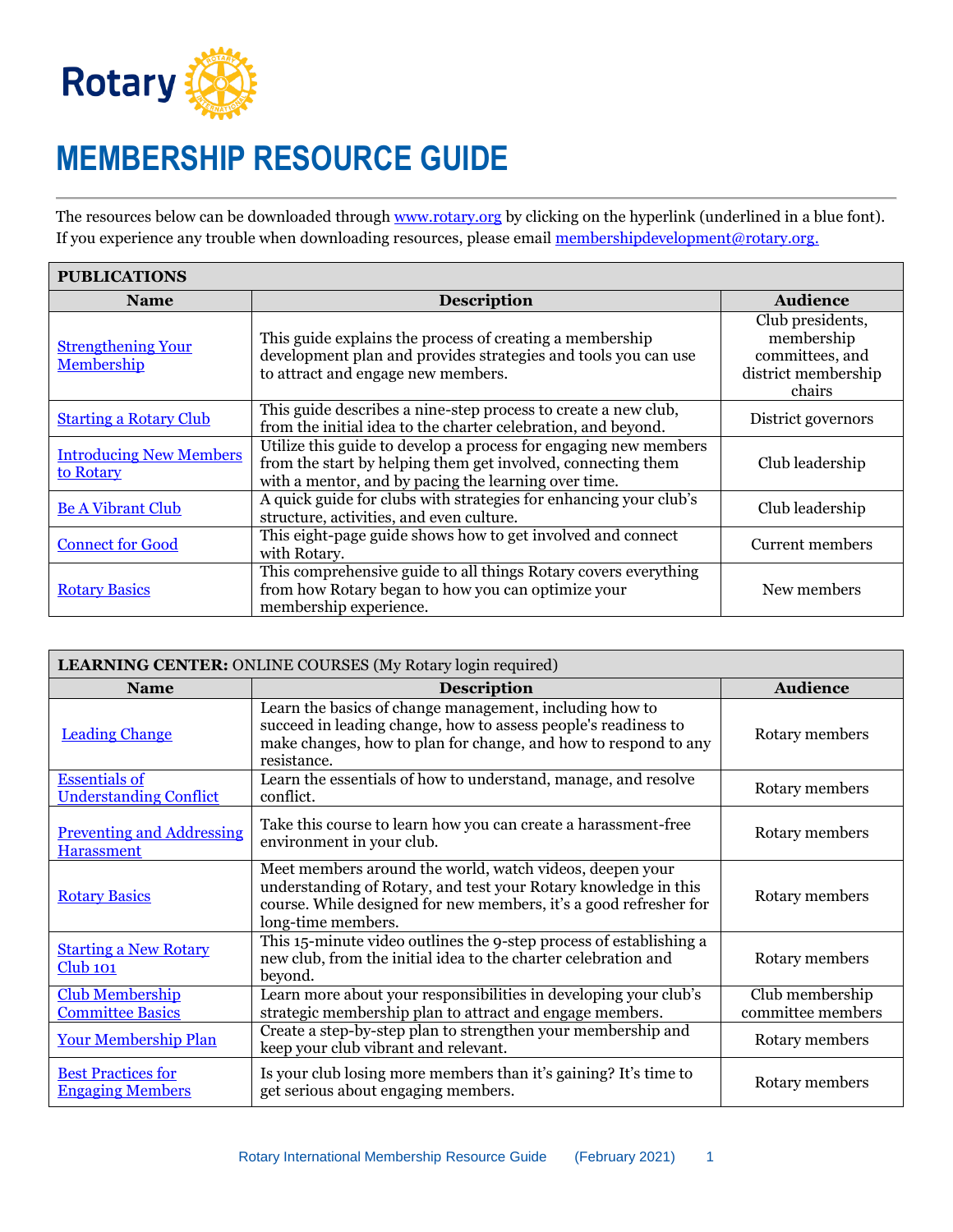| <b>Kick-start Your New</b><br><b>Member Orientation</b>               | Are new members leaving within a year or two? Learn how to<br>better connect with them and help them get involved from the<br>start.                                                                                                                          | Rotary members        |
|-----------------------------------------------------------------------|---------------------------------------------------------------------------------------------------------------------------------------------------------------------------------------------------------------------------------------------------------------|-----------------------|
| <b>Practicing Flexibility and</b><br><b>Innovation</b>                | If you find that your club's rules are preventing members from<br>getting the experience they want from Rotary, try changing them.                                                                                                                            | Rotary members        |
| <b>Building a Diverse Club</b>                                        | A diverse club reflects the make-up of its community, has a<br>greater impact, and is more attractive to prospective members.                                                                                                                                 | Rotary members        |
| <b>Online Membership Leads</b>                                        | What's all this talk about membership leads? This course will<br>clear up the mystery behind these online leads.                                                                                                                                              | Rotary members        |
| <b>Is Your Club Healthy?</b>                                          | Take this course to help your club stay valuable to your members<br>and your community.                                                                                                                                                                       | Rotary members        |
| <b>Strategies for Attracting</b><br><b>New Members</b>                | Are guests of your club not interested in joining? Learn how to<br>improve the club experience to make it attractive to visitors.                                                                                                                             | Rotary members        |
| Develop a Speech                                                      | Learn how to organize a speech that leaves a lasting impression<br>on your audience.                                                                                                                                                                          | Rotary members        |
| Deliver a Speech                                                      | Explore and practice the effect your voice and body language can<br>have when giving a speech.                                                                                                                                                                | Rotary members        |
| <b>Inspirational Speech</b>                                           | Learn how to engage, persuade, and inspire your audience. This<br>course focuses on providing you with the knowledge needed to<br>succeed in persuasive speaking and motivational speaking.                                                                   | Rotary members        |
| <b>Interpersonal</b><br><b>Communication and</b><br><b>Networking</b> | Learn techniques for building and maintaining professional<br>relationships and networks. Topics introduced in this session<br>include creating beneficial relationships, maintaining and<br>building a network, and recognizing the point of view of others. | Rotary members        |
| New! Starting a Club                                                  | Learn the process of starting a Rotary, Rotaract, or satellite club,<br>get tips for talking to prospective members, and find out how you<br>can maximize your new club's success.                                                                            | <b>Rotary Members</b> |

| <b>TOOLS</b>                                                                           |                                                                                                                                                                                                       |                               |  |
|----------------------------------------------------------------------------------------|-------------------------------------------------------------------------------------------------------------------------------------------------------------------------------------------------------|-------------------------------|--|
| Name                                                                                   | Description                                                                                                                                                                                           | <b>Audience</b>               |  |
| <b>Club Planning Assistant</b>                                                         | Answer questions about your club and get links to specific<br>resources to address your club's challenges.                                                                                            | Rotary members                |  |
| <b>Membership Best</b><br><b>Practices Discussion</b><br>Group                         | This discussion group provides a forum for leaders at all levels to<br>share best practices for recruiting, attracting, engaging, and<br>retaining current and prospective members.                   | Rotary members                |  |
| <b>Rotary Club Health Check</b>                                                        | This resource helps club leaders pinpoint opportunities for<br>growth and prescribes resources to help remedy problem areas.                                                                          | Club leaders                  |  |
| <b>Membership Assessment</b><br><b>Tools</b>                                           | Learn how to evaluate and improve your membership<br>development plan with these tools, complete with sample surveys<br>and information on organizing new clubs, recruiting and<br>retaining members. | Current members               |  |
| <b>Customizable Rotary Club</b><br><b>Brochure</b>                                     | In this template, clubs can upload their own photos, edit text, list<br>dates of upcoming events, and share member testimonials.                                                                      | Prospective members           |  |
| <b>How to Delegate Your</b><br><b>Online Access</b>                                    | As a club or district officer, you can temporarily delegate your<br>level of access in My Rotary to another member for assistance in<br>managing Rotary business online.                              | Club & district leaders       |  |
| <b>How to Use the Program</b><br><b>Participants and Alumni</b><br><b>Report Guide</b> | Learn how to use the Program Participants and Alumni Report as<br>a tool to identify club program speakers, service project<br>volunteers, or prospective members.                                    | District & zone<br>leadership |  |

| <b>RESOURCES</b>               |                                                                                |                 |
|--------------------------------|--------------------------------------------------------------------------------|-----------------|
| <b>Name</b>                    | <b>Description</b>                                                             | <b>Audience</b> |
| <b>Starting a Club webpage</b> | Find information and resources about the process of starting a<br>Rotary club. | Rotary members  |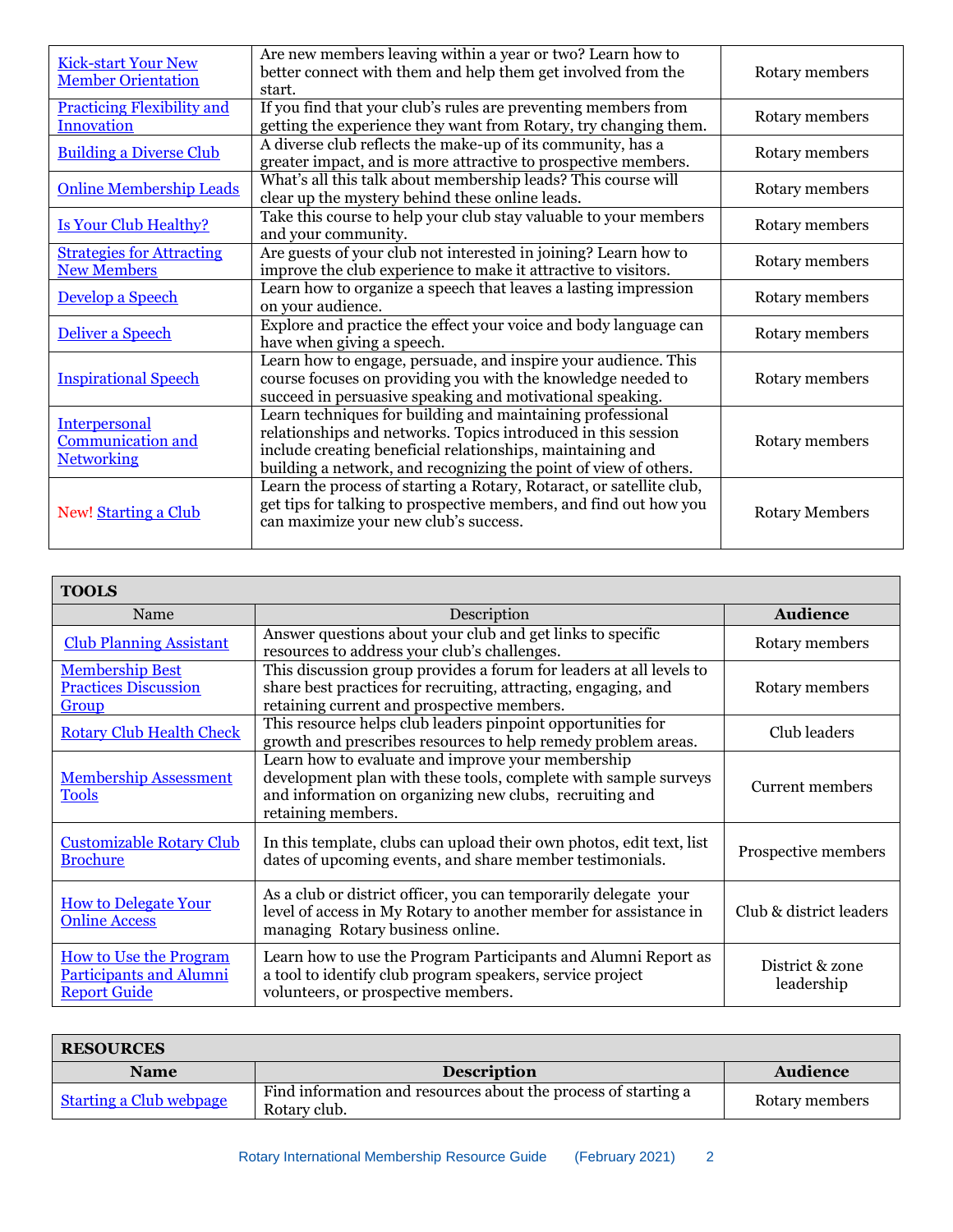| <b>Meeting Online</b>                                                             | Visit this learning topic to explore and share resources, best<br>practices, and ideas for moving meetings online.                                                                                                                                                                           | Rotary members          |
|-----------------------------------------------------------------------------------|----------------------------------------------------------------------------------------------------------------------------------------------------------------------------------------------------------------------------------------------------------------------------------------------|-------------------------|
| <b>Guide to Corporate</b><br>Membership                                           | This guide describes the benefits of corporate membership and<br>how to use it in your club.                                                                                                                                                                                                 | Rotary members          |
| <b>Guide to Satellite Clubs</b>                                                   | This guide describes the benefits of a satellite club and how to<br>start one.                                                                                                                                                                                                               | Rotary members          |
| <b>Guide to Passport Clubs</b>                                                    | This guide explains how passport clubs work, the benefits it<br>offers, and how clubs can get started. It also includes different<br>models structures, a template that can be used when connecting<br>with local businesses and organizations about this opportunity,<br>and sample bylaws. | Rotary members          |
| <b>Rotary Club Models</b>                                                         | Find examples of various club types linked, model descriptions,<br>and their target demographics                                                                                                                                                                                             | Rotary members          |
| <b>Club Membership</b><br><b>Committee Checklist</b>                              | Keep your membership committee on track with this checklist<br>covering assessments, attraction, and engagement initiatives.                                                                                                                                                                 | Rotary members          |
| <b>Engaging Younger</b><br><b>Professionals Toolkit</b>                           | This online toolkit can help clubs connect with Younger<br>Professionals by first understanding them. Topics included are<br>characteristics of your audience, your club's culture, ideas for<br>outreach and engagement, and the long-term benefits of<br>becoming a Rotarian.              | Rotary members          |
| <b>Updated!</b> State of Rotary's<br>Membership power point                       | Understand the current State of Rotary's Membership: how we<br>got here, who is joining, who is leaving - and the opportunities<br>that exist to strengthen membership.                                                                                                                      | Rotary members          |
| <b>Club Flexibility web page</b>                                                  | This web page offers ways clubs can implement flexible<br>membership options and includes links to frequently asked<br>questions, governance documents, and start guides for alternative<br>membership types, and flexible meeting formats.                                                  | Rotary members          |
| "Discover Rotary" Power<br>Point                                                  | Show this presentation at prospective member or other events to<br>introduce Rotary to the public. It covers Rotary's values, history,<br>and the benefits of membership.                                                                                                                    | Prospective members     |
| Understanding<br><b>Membership Reports:</b><br><b>Getting Started</b>             | This guide lists each membership report available, explains the<br>information it provides, and steps on how to find them.                                                                                                                                                                   | Rotary members          |
| <b>Creating a Positive</b><br><b>Experience for Prospective</b><br><b>Members</b> | Find tips and ideas for connecting with prospective members, and<br>what you can do to ensure they have a positive experience.                                                                                                                                                               | Rotary members          |
| <b>Proposing New Members</b>                                                      | Best practices for proposing new members to your club.                                                                                                                                                                                                                                       | Rotary members          |
| <b>How to Manage</b><br><b>Membership Leads</b><br>(Clubs)                        | Step-by-step directions for using the Membership Leads database<br>to track and manage member leads at the club level.                                                                                                                                                                       | Club leaders            |
| <b>How to Manage</b><br><b>Membership Leads</b><br>(Districts)                    | Step-by-step directions for using the Membership Leads database<br>to track and manage member leads at the district level.                                                                                                                                                                   | District leaders        |
| <b>Membership Minute e-</b><br>newsletter                                         | Bi-monthly Rotary stories and the latest membership<br>development ideas, strategies, and resources.                                                                                                                                                                                         | Club & district leaders |
| <b>Strategic Planning Guide</b>                                                   | Use this guide and worksheet to help develop a vision, goals, and<br>measurements for your strategic plan.                                                                                                                                                                                   | Club & district leaders |

| <b>WEBINARS</b>                                      |                                                                                                                                                                                                                                                                                                                      |                 |
|------------------------------------------------------|----------------------------------------------------------------------------------------------------------------------------------------------------------------------------------------------------------------------------------------------------------------------------------------------------------------------|-----------------|
| <b>Name</b>                                          | <b>Description</b>                                                                                                                                                                                                                                                                                                   | <b>Audience</b> |
| <b>Courageous Leadership</b>                         | Using stories of transformation from Rotary and in their professional<br>careers, hear trainers Louisa Horne and Doug Logan outline strategies<br>for clubs on creating a vibrant membership experience.                                                                                                             | Rotary members  |
| <b>Membership Models for</b><br>the Future of Rotary | Associate and corporate memberships, passport, satellite, and hybrid<br>clubs: these are just some of the innovative, flexible models that clubs<br>have designed recently. Panelists on this webinar discuss the challenges,<br>benefits, and lessons of designing a club experience that works for every<br>member | Rotary members  |